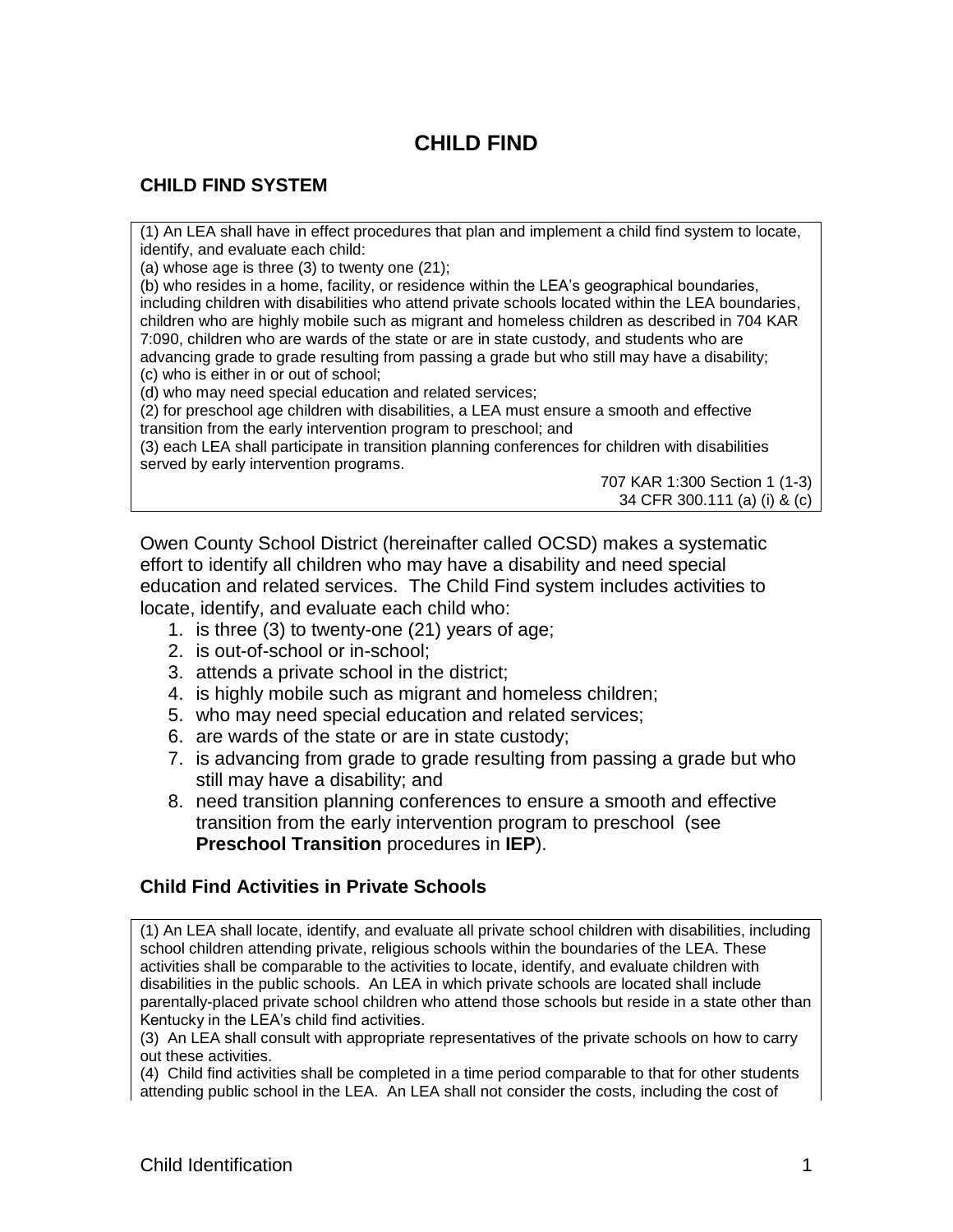individual evaluations incurred by the LEA's child find activities, in meeting its obligation under 707 KAR 1:370 Section 4 (3).

707 KAR 1:370 Section 2 (1), (3), (4) 34 CFR 300.131

If, through Child Find activities, OCSD locates a child who is parentally placed in a private school in OCSD, OCSD staff can not disclose information to the school of residence without obtaining written parental consent (see **Release of Education Records to another Public School District** in **CONFIDENTIALITY** procedures).

OCSD's Child Find System is:

- 1. available throughout the calendar year during the normal business day;
- 2. involves opportunities for parent and community involvement; and
- 3. informs all involved personnel of due process and confidentiality procedures and requirements according to **Training and Awareness** in procedures for **CHILD FIND**.

# **LOCATION ACTIVITIES**

OCSD includes the involvement of parents and community in the Child Find System. During the year, OCSD actively seeks and locates children who may have disabilities by:

- 1. conducting awareness activities with the general public and with OCSD personnel to notify them of the need to find children with disabilities who need special education and related services;
- 2. contacting private (including home schools) and parochial schools and other programs and agencies providing services to children to notify them of the availability of special education and related services and methods of referral; and
- 3. conducting screening activities to identify any child who may need further evaluation to determine if the child has a disability and needs special education and related services.

## **Public Notice**

(a) The SEA must give notice that is adequate to fully inform parents about the requirements of Sec. 300.123 including:

(1) a description of the extent that the notice is given in the native languages of the various population groups in the state;

(2) a description of the children on whom personally identifiable information is maintained, the types of information sought, the methods the state intends to use in gathering the information (including the sources from whom information is gathered), and the uses to be made of the information;

(3) a summary of the policies and procedures that participating agencies must follow regarding storage, disclosure to third parties, retention, and destruction of personally identifiable information; and

(4) a description of all of the rights of parents and children regarding this information, including the rights under FERPA and implementing regulations in 34 C.F.R. part 99.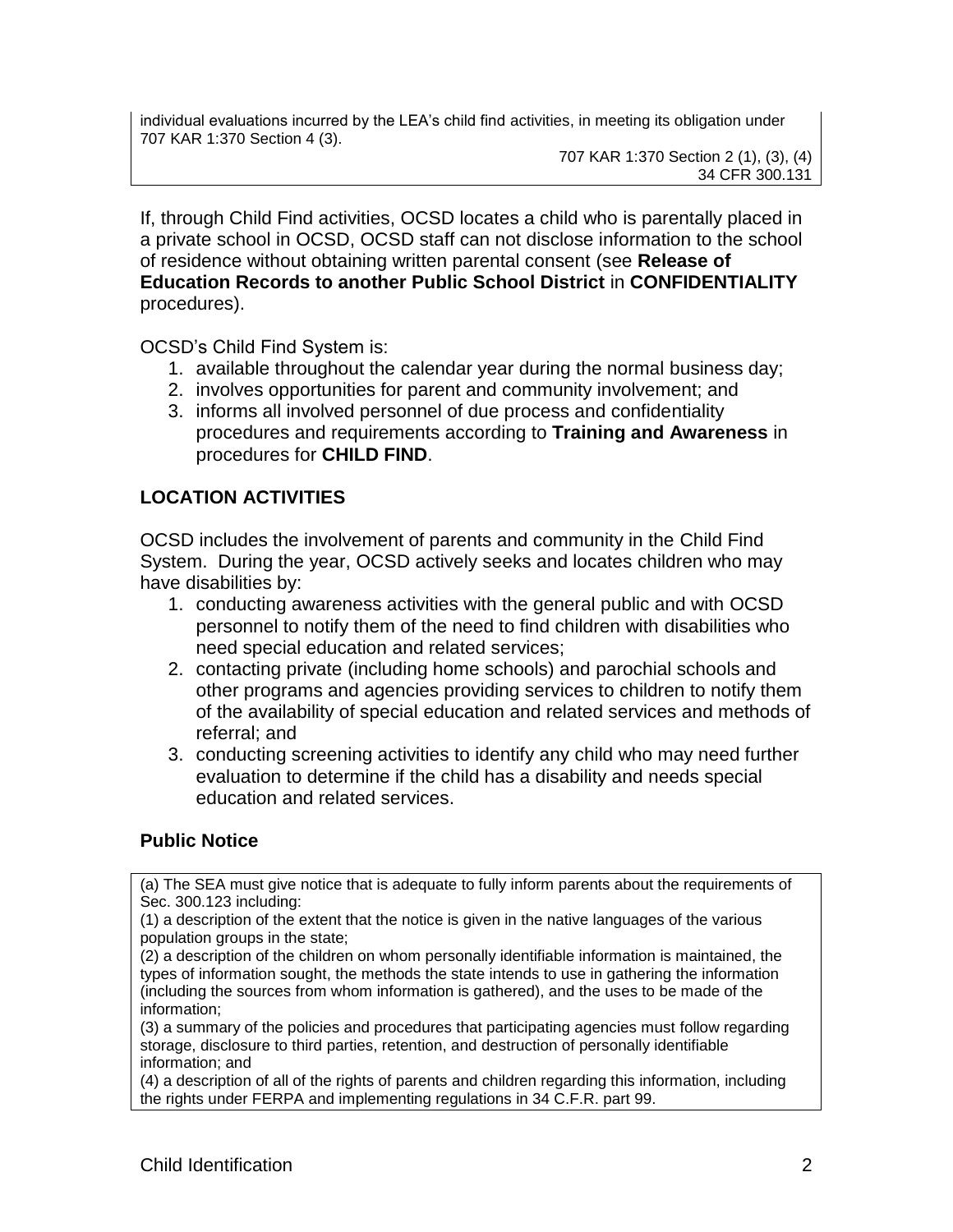(b) Before any major identification, location, or evaluation activity, the notice must be published or announced in newspapers or other media, or both, with circulation adequate to notify parents throughout the state of the activity.

Annually, and before any major identification, location, or evaluation activity, OCSD gives public notice about child identification activities. The public notice is published in the Student Handbook and is provided in conjunction with the Family Educational Rights and Privacy Act (FERPA) notice.

OCSD makes the public notice available in the native language or other mode of communication of the various populations to the extent feasible, including any language or other communication mode that requires an interpreter or translator.

The public notice includes:

- 1. a description of children for whom the district will keep personally identifiable information;
- 2. the types of information the district wants to obtain;
- 3. the methods the district intends to use to gather the information, including the sources from whom information is gathered;
- 4. how the district will use the information it gathers;
- 5. a summary of the district's procedures for storage, disclosure to third parties, retention, and destruction of the information gathered; and
- 6. a description of the rights of parents and children regarding the information, including the rights under the Family Education Rights and Privacy Act (FERPA) and it's implementing regulations.

The DoSE sends the public notice and information to a variety of locations to reach parents who are:

- 1. non-readers;
- 2. without access to mass media (newspaper, radio, internet, and TV);
- 3. without children in school;
- 4. homeless; or
- 5. not primarily English speaking.

Annually, the DoSE obtains information about families residing in OCSD boundaries who are non-English speaking. If a need to interpret or publish the notice in a language other than English is identified, the notice is interpreted, or translated and published in the other language. If someone cannot be identified to appropriately translate the notice (e.g., by checking the KDE web site for a translation; by contacting surrounding colleges and universities, etc.), the district contacts KDE, in writing, for assistance in securing the necessary interpretation or translation.

Copies of all letters of correspondence involved in securing necessary interpretations or translation of the notice, and a copy of any translation are on file in the central office.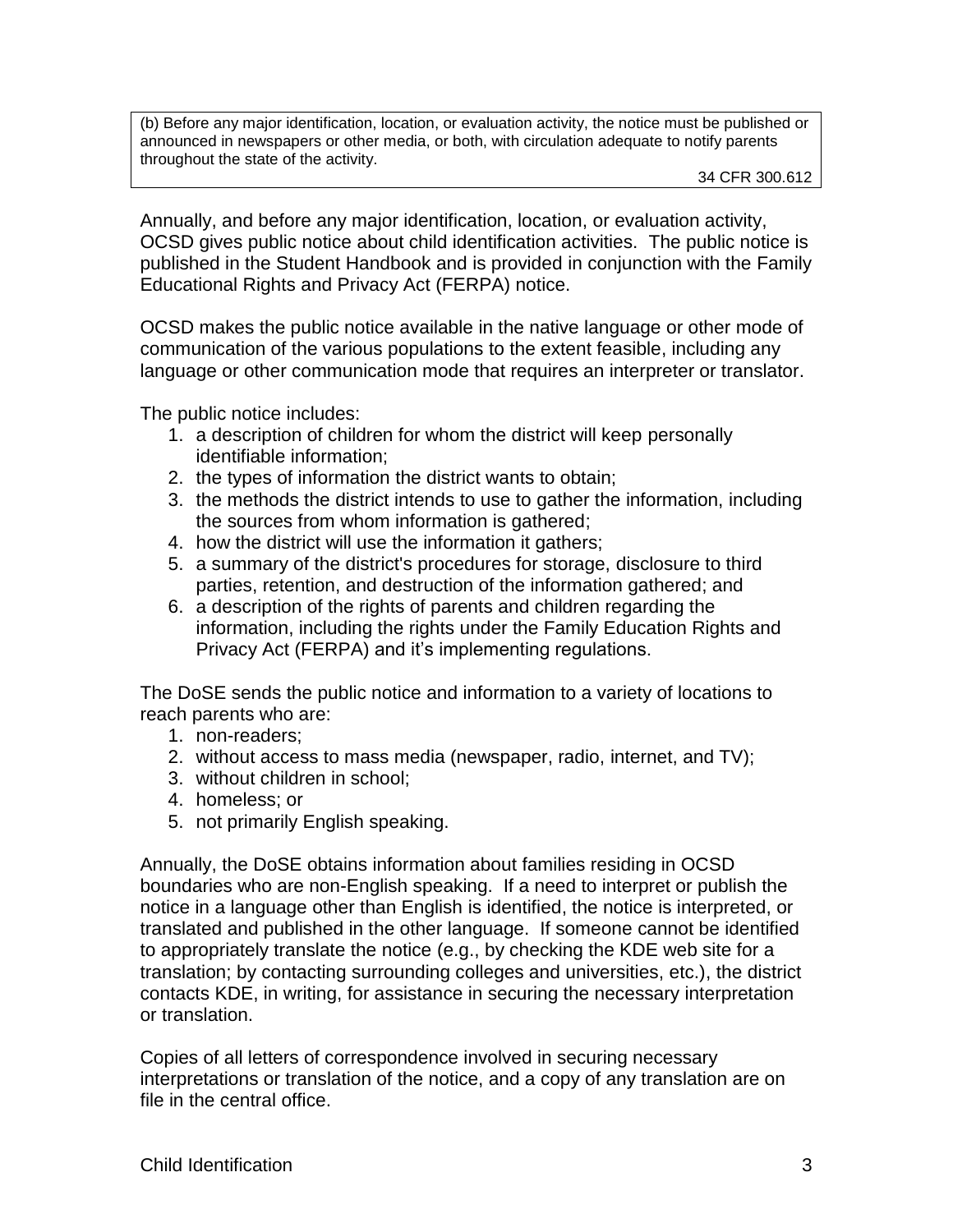#### **Training and Awareness**

Annually, the DoSE conducts awareness activities with OCSD personnel to notify them of the need to find children with disabilities who may need special education and related services. The DoSE keeps copies of sign-in sheets and agendas.

The DoSE or designee trains or updates OCSD administrative personnel about procedures for due process, confidentiality, and referral of children who may have disabilities and need special education and related services. Principals or their designees provide training for their respective staffs within 30 calendar days of the start of school (see also **Confidentiality Training** in procedures for **CONFIDENTIALITY**). Each September, the DoSE sends Child Find posters to each school building.

## **CHILD TRACKING SYSTEM**

An LEA shall have in effect policies and procedures that plan and implement a child find system to locate, identify, and evaluate each child.

> 707 KAR 1:300 Section 1 34 CFR 300.111 (a) (1) (ii)

Child Find for Children with Disabilities Enrolled by their Parents in Private School.

(2) The LEA shall maintain in its records and provide to KDE:

(a) the number of children evaluated under this section;

(b) the number of children determined to be children with disabilities under this section; and

(c) the number of children served under this section.

707 KAR 1:370 Section 2 (2) 34 CFR 300.131 (a) & (b)

OCSD has developed and implements a child tracking system that monitors:

- 1. children who are in the referral and evaluation process;
- 2. children who are determined to have a disability;
- 3. children who are currently receiving needed special education and related services, including private school children receiving services as outlined in a Services Plan; and
- 4. children who have been determined eligible for special education and related services but are not currently receiving these services, including children in private schools who do not have a Service Plan.

The Child Tracking System allows access to needed information for district, state and federal data reports; and includes methods for keeping accurate records on the current status of all children in the process of identification; location; referral; evaluation; placement; provision of a free and appropriate education; review; and reevaluation.

The DoSE maintains a child tracking system which provides information and the